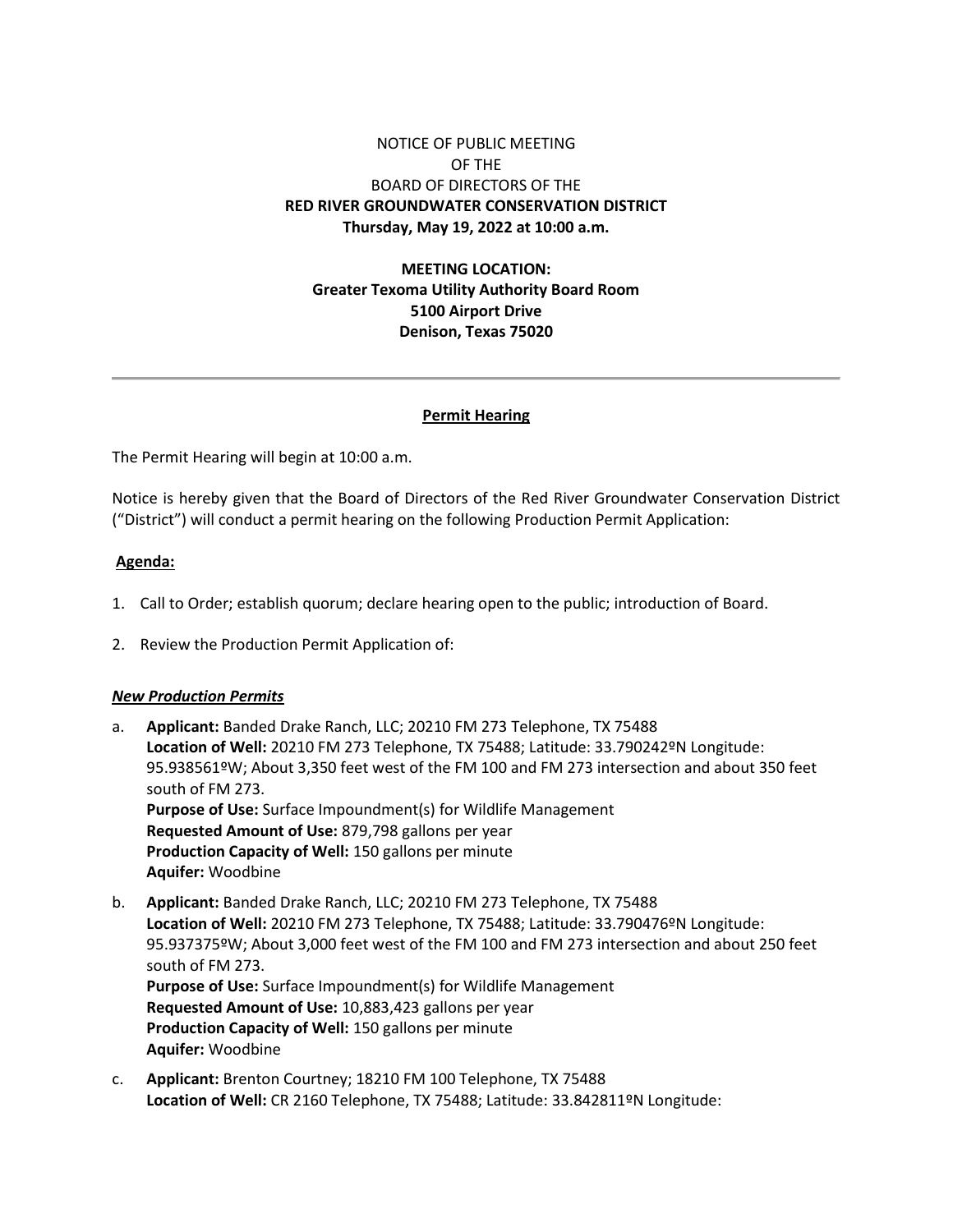95.937245ºW; About 2,500 feet west of the County Road 2180 and County Road 2160 intersection and about 500 feet south of County Road 2160. **Purpose of Use:** Surface Impoundment(s) for Wildlife Management **Requested Amount of Use:** 2,418,797 gallons per year **Production Capacity of Well:** 150 gallons per minute **Aquifer:** Woodbine

- d. **Applicant:** Brenton Courtney; 18210 FM 100 Telephone, TX 75488 **Location of Well:** CR 2175 Telephone, TX 75488; Latitude: 33.800723ºN Longitude: 95.935341ºW; About 2,800 feet west of the County Road 2175 and FM 100 intersection and about 175 feet north of County Road 2175. **Purpose of Use:** Surface Impoundment(s) for Wildlife Management **Requested Amount of Use:** 533,558 gallons per year **Production Capacity of Well:** 150 gallons per minute **Aquifer:** Woodbine
- e. **Applicant:** Brenton Courtney; 18210 FM 100 Telephone, TX 75488 **Location of Well:** CR 2175 Telephone, TX 75488; Latitude: 33.800524ºN Longitude: 95.934763ºW; About 2,600 feet west of the County Road 2175 and FM 100 intersection and about 165 feet north of County Road 2175. **Purpose of Use:** Surface Impoundment(s) for Wildlife Management **Requested Amount of Use:** 1,849,668 gallons per year **Production Capacity of Well:** 150 gallons per minute **Aquifer:** Woodbine
- f. **Applicant:** Brenton Courtney; 18210 FM 100 Telephone, TX 75488 **Location of Well:** 18210 FM 100 Telephone, TX 75488; Latitude: 33.822072ºN Longitude: 95.928163ºW; About 1.8 miles north of the County Road 2175 and FM 100 intersection and about 270 feet east of FM 100. **Purpose of Use:** Surface Impoundment(s) for Wildlife Management **Requested Amount of Use:** 2,134,233 gallons per year **Production Capacity of Well:** 150 gallons per minute **Aquifer:** Woodbine
- g. **Applicant:** Brenton Courtney; 18210 FM 100 Telephone, TX 75488 **Location of Well:** 18210 FM 100 Telephone, TX 75488; Latitude: 33.822038ºN Longitude: 95.927974ºW; About 1.8 miles north of the County Road 2175 and FM 100 intersection and about 330 feet east of FM 100. **Purpose of Use:** Surface Impoundment(s) for Wildlife Management **Requested Amount of Use:** 3,485,913 gallons per year **Production Capacity of Well:** 150 gallons per minute **Aquifer:** Woodbine
- h. **Applicant:** Brenton Courtney; 18210 FM 100 Telephone, TX 75488 **Location of Well:** 18210 FM 100 Telephone, TX 75488; Latitude: 33.821992ºN Longitude: 95.927746ºW; About 1.8 miles north of the County Road 2175 and FM 100 intersection and about 400 feet east of FM 100. **Purpose of Use:** Surface Impoundment(s) for Wildlife Management **Requested Amount of Use:** 5,691,287 gallons per year **Production Capacity of Well:** 150 gallons per minute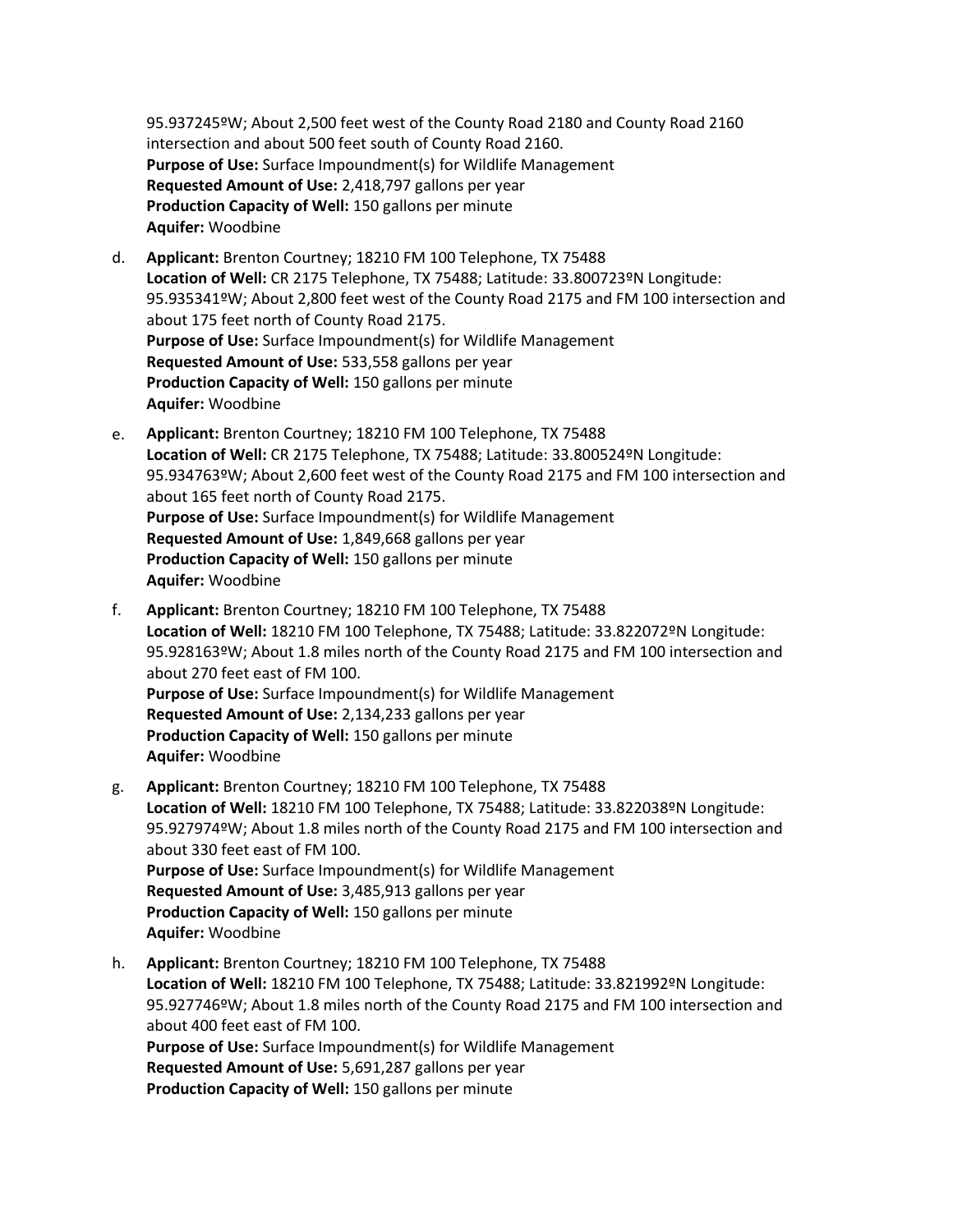## **Aquifer:** Woodbine

- 3. Public Comment on the Production Permit Application (verbal comments limited to three (3) minutes each).
- 4. Consider and act upon the Production Permit Application, including designation of parties and/or granting or denying the Production Permit Application in whole or in part, as applicable.
- 5. Adjourn or continue permit hearing.

## **Board Meeting**

The regular Board Meeting will begin upon adjournment of the above noticed Permit Hearing.

Notice is hereby given that the Board of Directors of the Red River Groundwater Conservation District ("District") may discuss, consider, and take all necessary action, including expenditure of funds, regarding each of the agenda items below:

### **Agenda:**

- 1. Pledge of Allegiance and Invocation.
- 2. Call to order, establish quorum; declare meeting open to the public.
- 3. Public Comment.
- 4. Consider and act upon approval of Minutes of March 17, 2022, Board Meeting.
- 5. Budget and Finance.
	- a. Review and approval of monthly invoices.
	- b. Receive monthly financial information.
	- c. Receive Quarterly Investment Report
- 6. Receive Quarterly Report on Management Plan.
- 7. Update and possible action regarding the process for the development of Desired Future Conditions (DFC).
- 8. Consider and act upon compliance and enforcement activities for violations of District Rules.
	- a) Update on Timpson v. Gillum and Porter Green, LLC, 397th District Court, Grayson County, Case No. CV-21-0786
- 9. General Manager's report: The General Manager will update the Board on operational, educational and other activities of the District.
	- a) Kenneth Elliot Introduction
	- b) Well Registration Summary